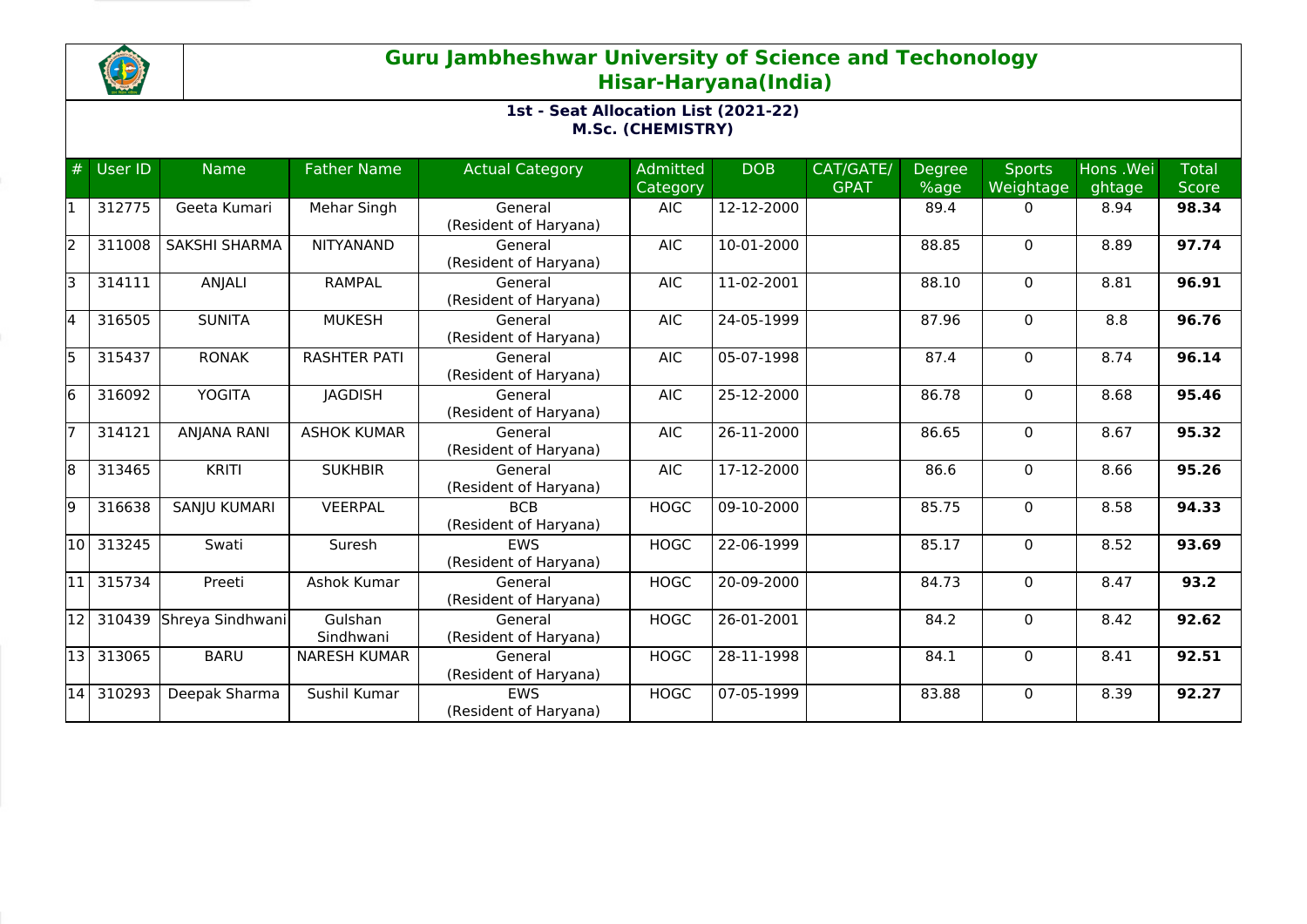

| #               | <b>User ID</b> | <b>Name</b>         | <b>Father Name</b>  | <b>Actual Category</b>              | Admitted    | <b>DOB</b> | CAT/GATE/   | <b>Degree</b> | <b>Sports</b> | Hons .Wei    | <b>Total</b> |
|-----------------|----------------|---------------------|---------------------|-------------------------------------|-------------|------------|-------------|---------------|---------------|--------------|--------------|
|                 |                |                     |                     |                                     | Category    |            | <b>GPAT</b> | %age          | Weightage     | ghtage       | <b>Score</b> |
| 15              | 313336         | <b>RASHITA</b>      | <b>CHARANJEET</b>   | General<br>(Resident of Haryana)    | <b>HOGC</b> | 28-05-2000 |             | 83.63         | 0             | 8.36         | 91.99        |
| 16              | 316674         | Pooja               | Dharmender          | <b>BCB</b><br>(Resident of Haryana) | <b>HOGC</b> | 05-03-2002 |             | 83.30         | 0             | 8.33         | 91.63        |
| 17              | 310818         | Pratham             | Mr. Naresh kumar    | <b>EWS</b><br>(Resident of Haryana) | <b>HOGC</b> | 17-12-2001 |             | 83.05         | 0             | 8.31         | 91.36        |
| 18              | 316539         | Renu                | Sunil               | <b>EWS</b><br>(Resident of Haryana) | <b>HOGC</b> | 23-12-2000 |             | 83.04         | $\mathbf 0$   | 8.3          | 91.34        |
| 19              | 313285         | ANJALI              | <b>RAM NIWAS</b>    | <b>BCA</b><br>(Resident of Haryana) | <b>HOGC</b> | 27-06-2000 |             | 82.82         | $\mathbf 0$   | 8.28         | 91.1         |
| 20              | 314050         | <b>SAKSHI</b>       | <b>SANJAY MEHTA</b> | <b>EWS</b><br>(Resident of Haryana) | <b>HOGC</b> | 08-07-2001 |             | 82.42         | $\mathbf{0}$  | 8.24         | 90.66        |
| 21              | 312283         | Shiwani             | Ajay Kumar          | EWS<br>(Resident of Haryana)        | <b>HOGC</b> | 14-08-2000 |             | 81.77         | 0             | 8.18         | 89.95        |
| $\overline{22}$ | 316085         | <b>MUSKAN JOON</b>  | <b>ANIL KUMAR</b>   | General<br>(Resident of Haryana)    | <b>HOGC</b> | 07-04-1999 |             | 81.56         | $\mathbf 0$   | 8.16         | 89.72        |
| 23              | 316842         | Pinki               | Krishan             | General<br>(Resident of Haryana)    | <b>HOGC</b> | 19-08-1999 |             | 81.4          | 0             | 8.14         | 89.54        |
| $\overline{24}$ | 316669         | <b>JYOTI SHARMA</b> | <b>NARESH KUMAR</b> | General<br>(Resident of Haryana)    | <b>HOGC</b> | 28-02-2001 |             | 81.39         | $\mathbf 0$   | 8.14         | 89.53        |
| 25              | 311440         | Kajal yadav         | Ravinder Singh      | <b>BCB</b><br>(Resident of Haryana) | <b>HOGC</b> | 02-06-2000 |             | 81.39         | $\Omega$      | 8.14         | 89.53        |
| 261             | 310796         | <b>SAPNA</b>        | <b>HAWA SINGH</b>   | <b>BCB</b><br>(Resident of Haryana) | <b>HOGC</b> | 18-11-1999 |             | 81.00         | $\mathbf 0$   | 8.1          | 89.1         |
| $\overline{27}$ | 312058         | Deepti Sharma       | Jagdish Prasad      | General<br>(Resident of Haryana)    | <b>HOGC</b> | 05-07-2000 |             | 88.93         | $\mathbf 0$   | $\mathbf{0}$ | 88.93        |
| $\overline{28}$ | 315066         | Jyoti               | Subhash Soni        | <b>BCA</b><br>(Resident of Haryana) | BCA3        | 03-08-2001 |             | 80.5          | 0             | 8.05         | 88.55        |
| 29              | 313756         | Deepak Kumar        | Chetan gupta        | <b>EWS</b><br>(Resident of Haryana) | <b>EWS</b>  | 01-12-2001 |             | 86.75         | $\mathbf 0$   | $\Omega$     | 86.75        |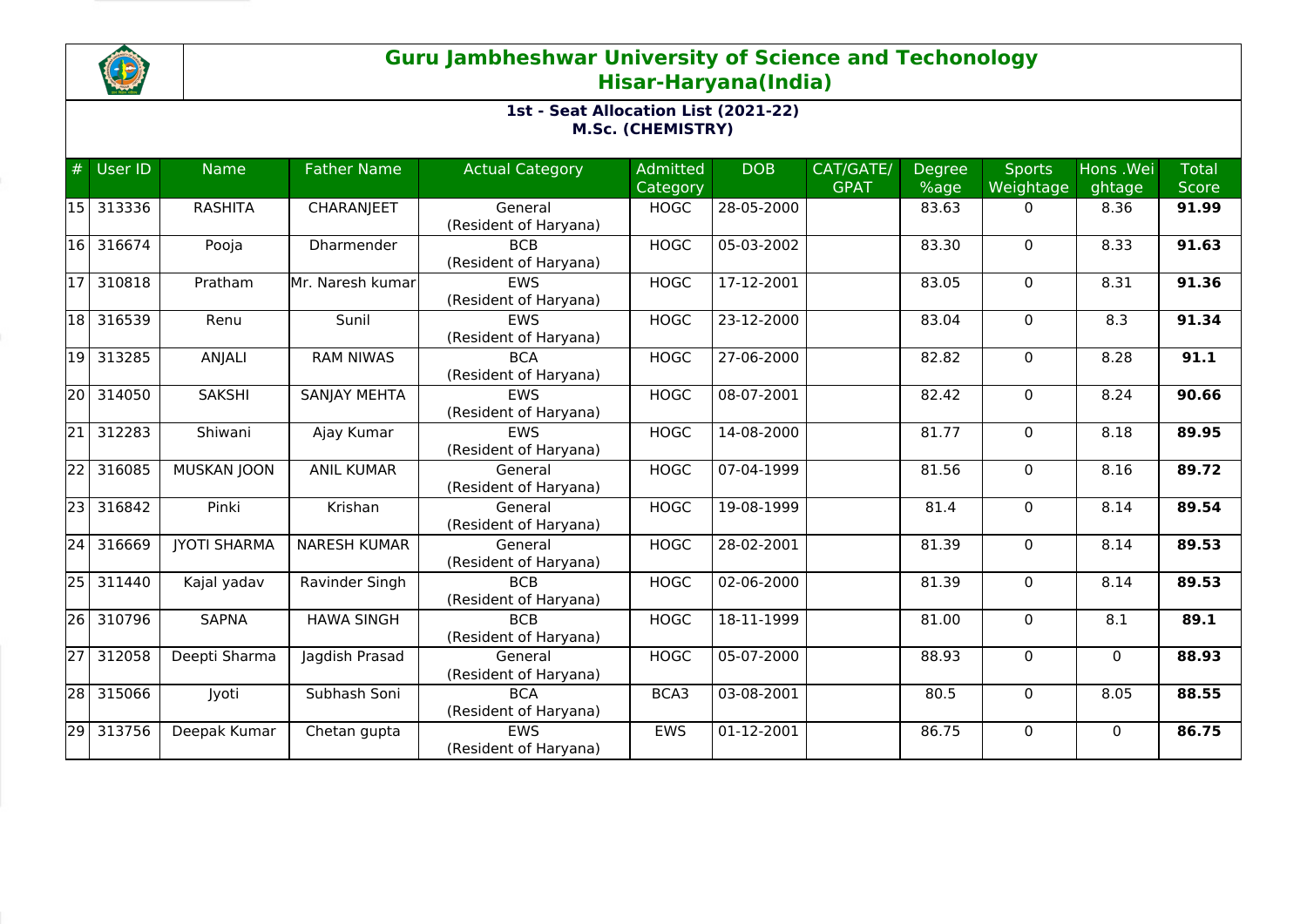

| #    | <b>User ID</b> | <b>Name</b>          | <b>Father Name</b>     | <b>Actual Category</b> | Admitted    | <b>DOB</b> | CAT/GATE/<br><b>GPAT</b> | <b>Degree</b> | <b>Sports</b> | Hons .Wei    | <b>Total</b> |
|------|----------------|----------------------|------------------------|------------------------|-------------|------------|--------------------------|---------------|---------------|--------------|--------------|
|      |                |                      |                        |                        | Category    |            |                          | %age          | Weightage     | ghtage       | <b>Score</b> |
| 30 I | 312403         | RAJU                 | SANDEEP                | <b>EWS</b>             | <b>EWS</b>  | 01-05-1999 |                          | 78.85         | 0             | 7.89         | 86.74        |
|      |                |                      |                        | (Resident of Haryana)  |             |            |                          |               |               |              |              |
| 31   | 311910         | <b>URMILA</b>        | POPINDER SINGH         | <b>BCA</b>             | BCA3        | 15-01-2000 |                          | 84.29         | $\mathbf 0$   | $\mathbf{0}$ | 84.29        |
|      |                |                      |                        | (Resident of Haryana)  |             |            |                          |               |               |              |              |
| 32   | 315840         | <b>DIKSHA DHIMAN</b> | PAWAN                  | <b>BCA</b>             | BCA3        | 12-07-2000 |                          | 84.2          | $\Omega$      | $\Omega$     | 84.2         |
|      |                |                      |                        | (Resident of Haryana)  |             |            |                          |               |               |              |              |
| 331  | 311259         | <b>JANVI</b>         | <b>GURSEB</b>          | <b>BCB</b>             | BCB3        | 04-11-2000 |                          | 83.96         | $\mathbf 0$   | $\mathbf{0}$ | 83.96        |
|      |                |                      |                        | (Resident of Haryana)  |             |            |                          |               |               |              |              |
| 34   | 313505         | SANJU                | <b>CHAND SINGH</b>     | <b>BCB</b>             | BCB3        | 22-03-2001 |                          | 76.21         | 0             | 7.62         | 83.83        |
|      |                |                      |                        | (Resident of Haryana)  |             |            |                          |               |               |              |              |
| 35 I | 314948         | <b>SARITA</b>        | SATYAPAL SINGH         | <b>BCB</b>             | BCB3        | 25-05-1999 |                          | 76.1          | 0             | 7.61         | 83.71        |
|      |                |                      |                        | (Resident of Haryana)  |             |            |                          |               |               |              |              |
| 36 I | 314048         | <b>KAJAL RANI</b>    | SUBHASH CHAND          | <b>BCB</b>             | BCB3        | 23-09-2000 |                          | 83.27         | 0             | $\mathbf{0}$ | 83.27        |
|      |                |                      |                        | (Resident of Haryana)  |             |            |                          |               |               |              |              |
| 37   | 310445         | <b>NEHA</b>          | <b>BALWAN SINGH</b>    | <b>BCA</b>             | BCA3        | 06-01-2002 |                          | 83.17         | $\mathbf 0$   | $\mathbf{0}$ | 83.17        |
|      |                |                      |                        | (Resident of Haryana)  |             |            |                          |               |               |              |              |
| 38 I | 313064         | <b>JYOTI</b>         | <b>RAJENDER</b>        | <b>BCB</b>             | BCB3        | 01-12-1998 |                          | 83.11         | 0             | $\mathbf{0}$ | 83.11        |
|      |                |                      | <b>KUMAR</b>           | (Resident of Haryana)  |             |            |                          |               |               |              |              |
| 39   | 313190         | Sheetal              | Karamvir               | $\overline{SC}$        | <b>SC</b>   | 16-02-2000 |                          | 82.72         | 0             | $\mathbf 0$  | 82.72        |
|      |                |                      |                        | (Resident of Haryana)  |             |            |                          |               |               |              |              |
| 40 l | 315320         | Kiran                | Rajbir                 | <b>SC</b>              | <b>SC</b>   | 04-06-2002 |                          | 74.71         | $\mathbf 0$   | 7.47         | 82.18        |
|      |                |                      |                        | (Resident of Haryana)  |             |            |                          |               |               |              |              |
| 41   | 316419         | <b>NIKITA</b>        | <b>RAMBIR</b>          | <b>BCA</b>             | BCA3        | 12-04-2002 |                          | 80.65         | $\mathbf 0$   | $\Omega$     | 80.65        |
|      |                |                      |                        | (Resident of Haryana)  |             |            |                          |               |               |              |              |
| 42   | 314414         | Asha Rani            | Rajbeer                | <b>BCA</b>             | BCA3        | 31-12-2001 |                          | 79.94         | 0             | $\mathbf{0}$ | 79.94        |
|      |                |                      |                        | (Resident of Haryana)  |             |            |                          |               |               |              |              |
| 43   | 314030         | <b>SHIKSHA</b>       | <b>SUKHDEV</b>         | <b>BCA</b>             | BCA3        | 04-10-1999 |                          | 79.17         | $\mathbf 0$   | $\mathbf{0}$ | 79.17        |
|      |                |                      |                        | (Resident of Haryana)  |             |            |                          |               |               |              |              |
| 44   | 310486         | Kanupriya            | <b>Baljeet Kaushik</b> | General                | <b>SGCH</b> | 02-01-1999 |                          | 78.62         | $\mathbf 0$   | $\Omega$     | 78.62        |
|      |                | Kaushik              |                        | (Resident of Haryana)  |             |            |                          |               |               |              |              |